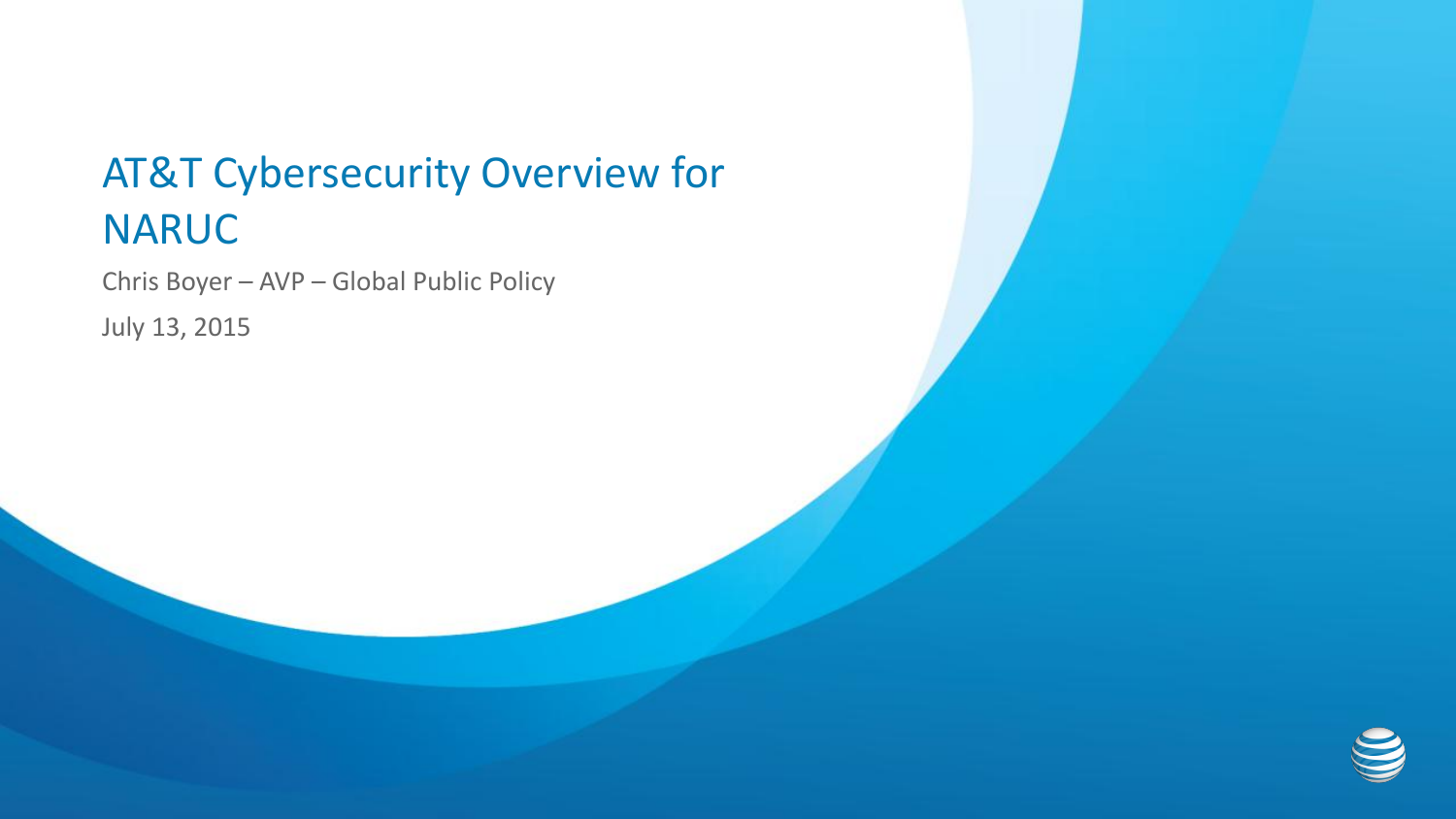# AT&T approach to network security



24x7 global situational awareness Near real-time analysis of security indicators

### • Operate largest IP/MPLS Core Infrastructure

Real time global situational awareness Integrated management and response capability

- Embed security capabilities in network Security enforcement nodes Enterprise protection and managed services
- Secure core network infrastructure Traffic Separation, hide core infrastructure, hardening, filtering/monitoring traffic flows

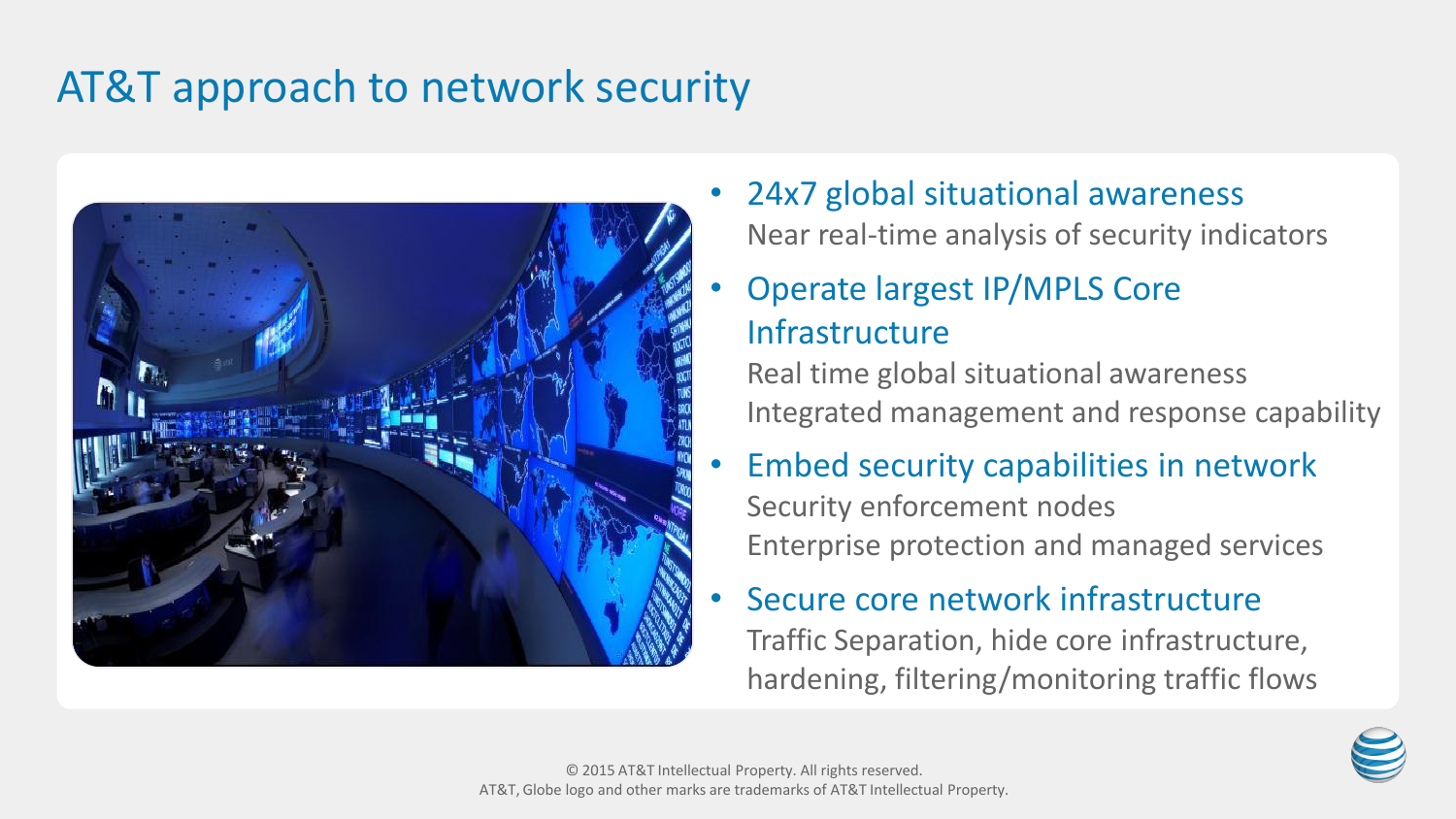# Providing value-deep visibility, analytics, and response

### Extensive data collection



• Over 90 Petabytes of data traffic passes through the AT&T Network on an average business day

#### Robust security analytics

• Hundreds of millions of events reduced to hundreds of actionable alerts daily

### Expert threat response & mitigation



- 24x7 redundant Security Operations Centers
- Approximately 2000 security experts

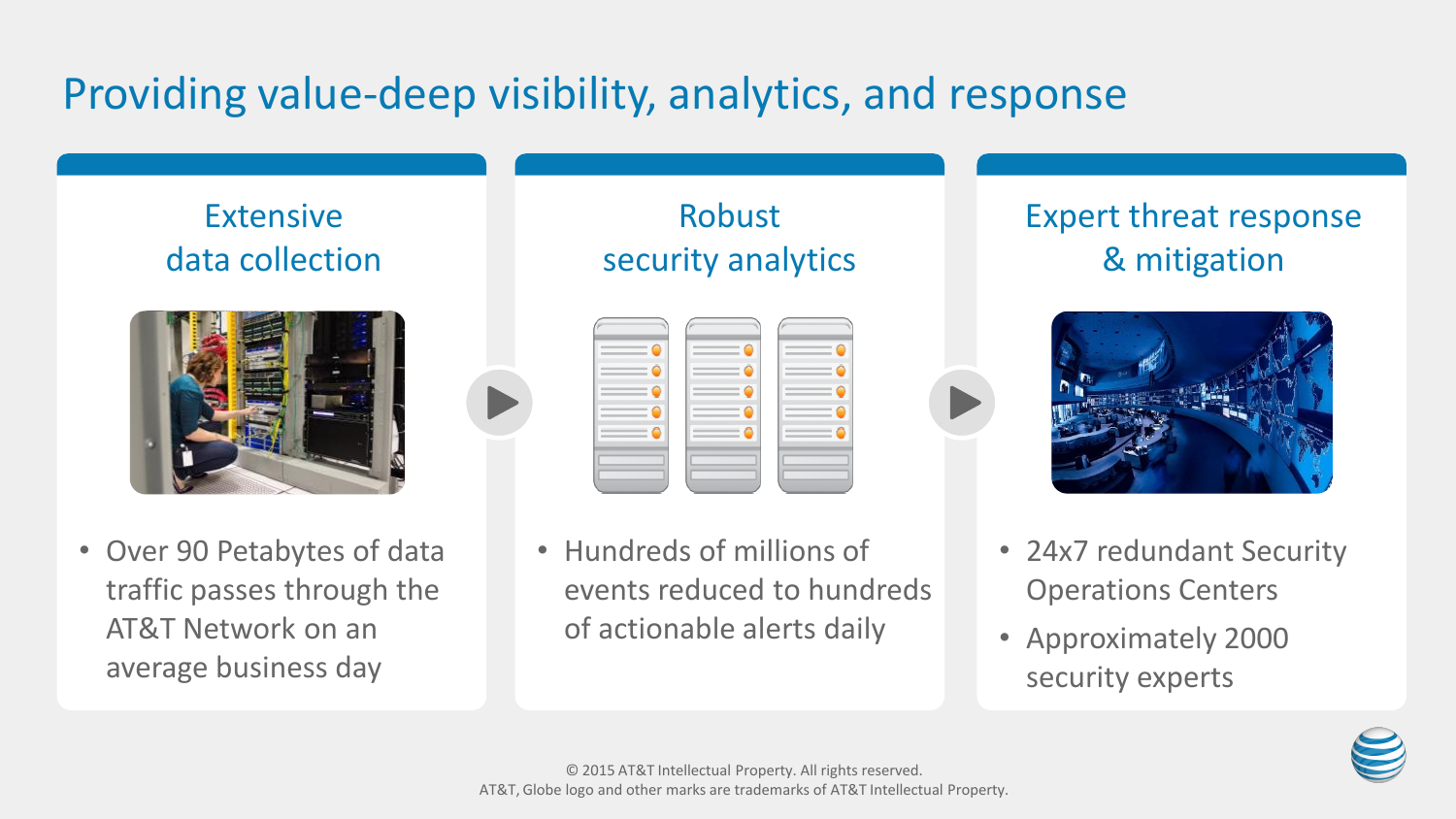#### Identifying the anomalies



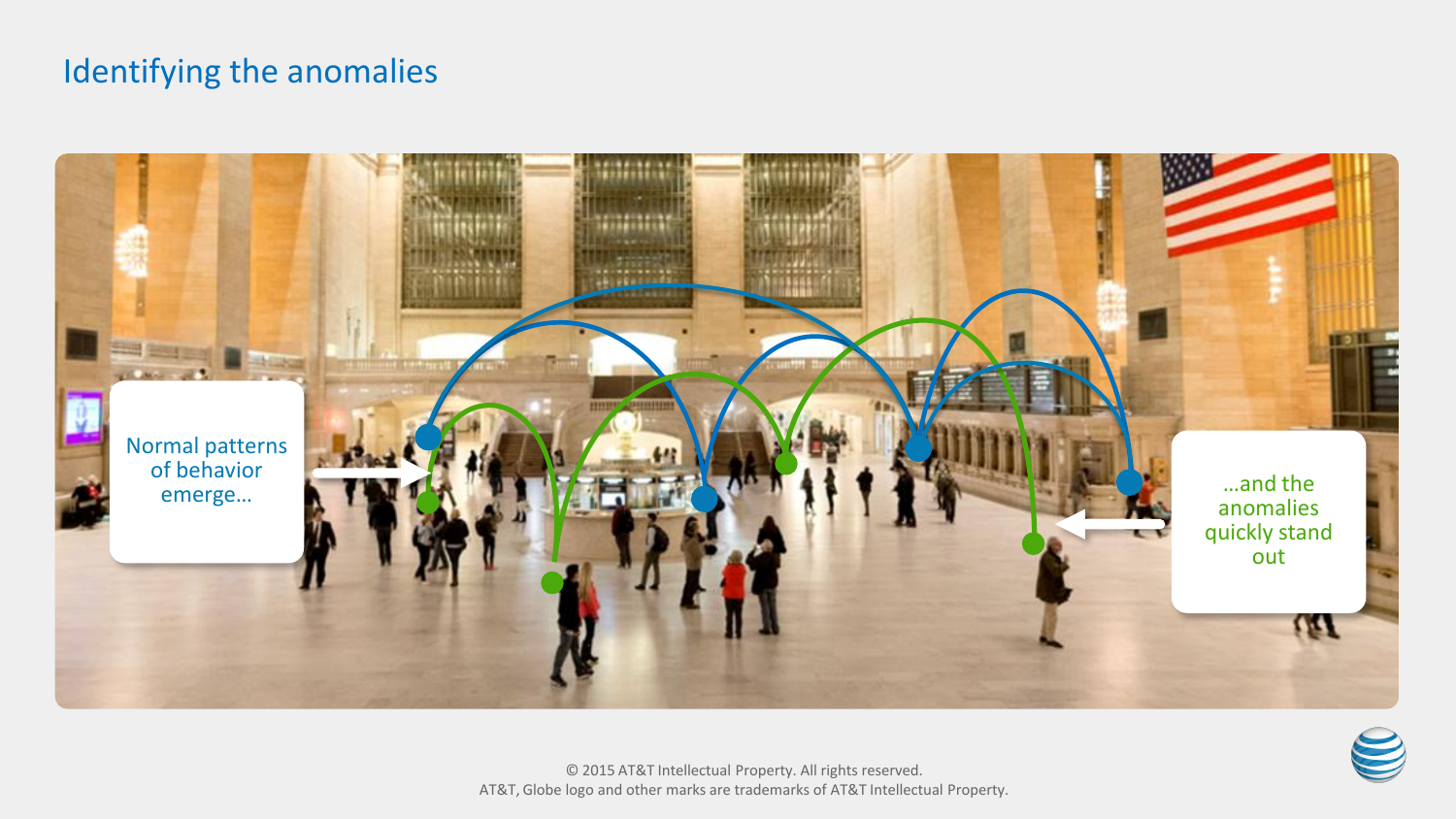### AT&T global security nodes, botnet illustration





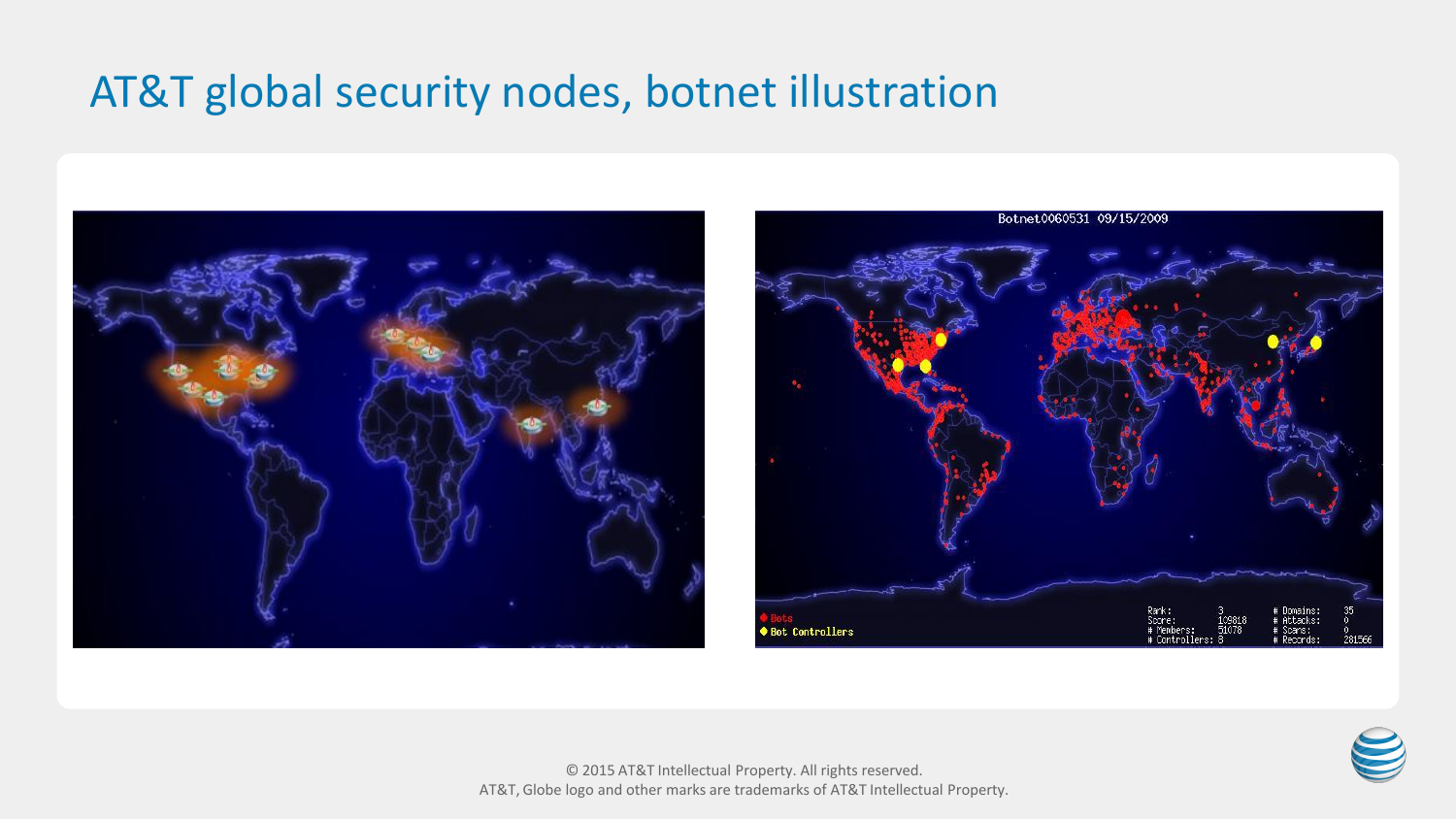# Evolution of threat management

#### Traditional approach

- Monitor traffic in and out of perimeter
- Compare against known signatures
- Generate alerts to SOC for investigation

### The traditional approach is changing

- What's the perimeter?
- Threats evolving at increasing rate
- Overwhelming amounts of data from many sources across complex environments

#### **Effective threat management must…**

- Collect and aggregate data from multiple sources
- Turn data into information
- Respond real-time with changes to policies and filtering

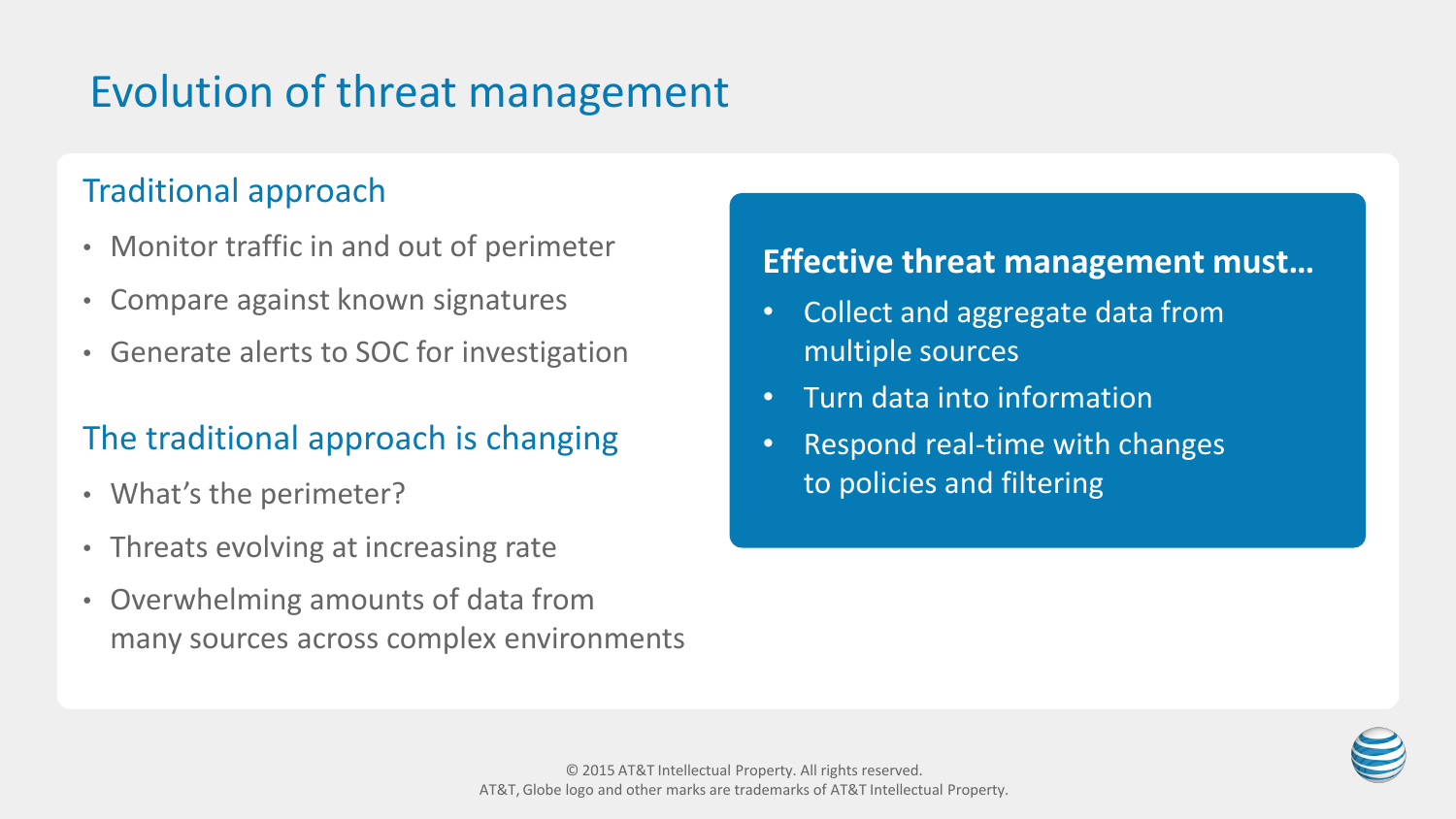# Perimeter security?







#### 70% of threats go undetected by anti-virus software



29% work from multiple locations, using multiple devices and apps

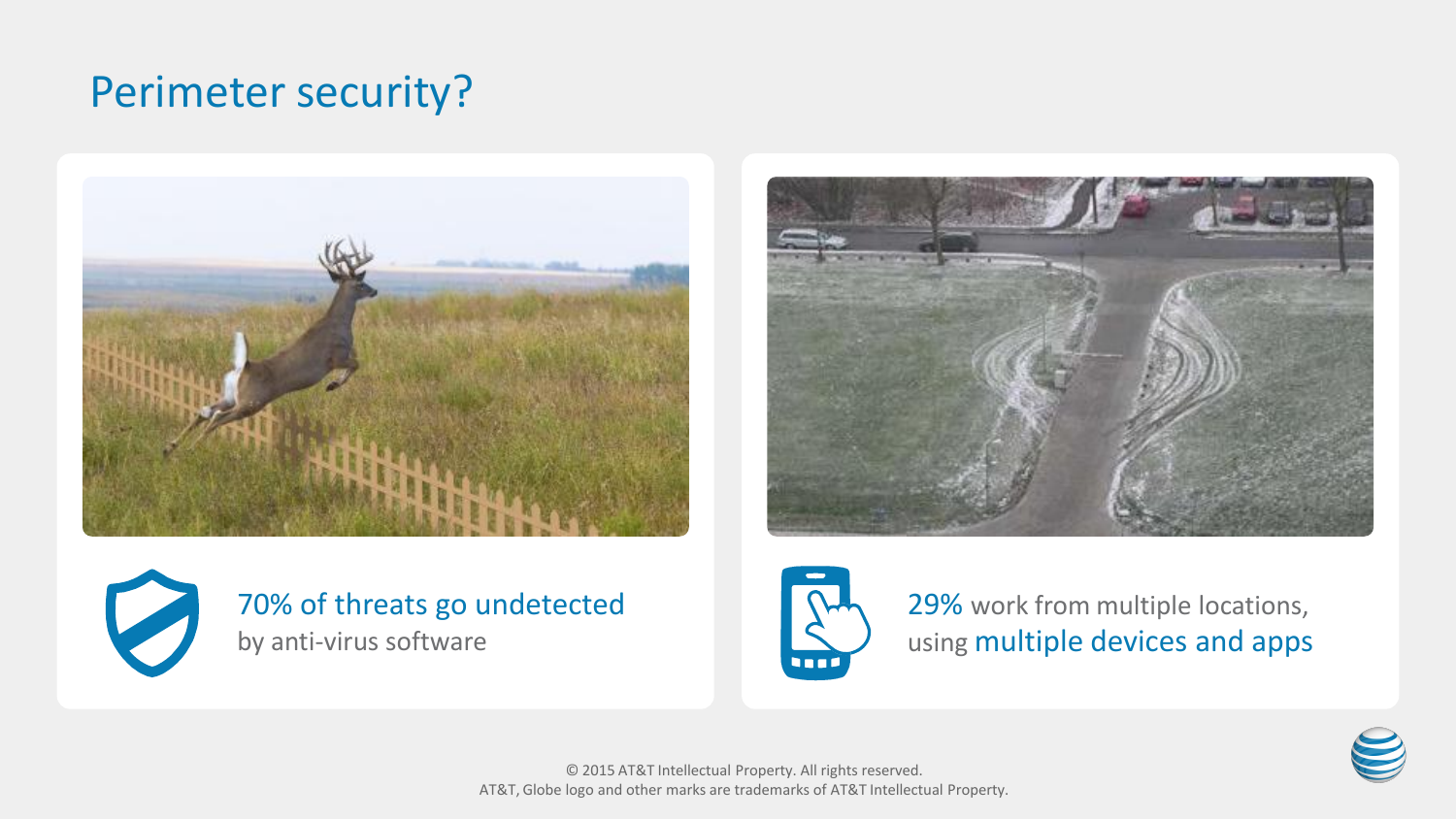## Evolution to Simple, Efficient Network Environment



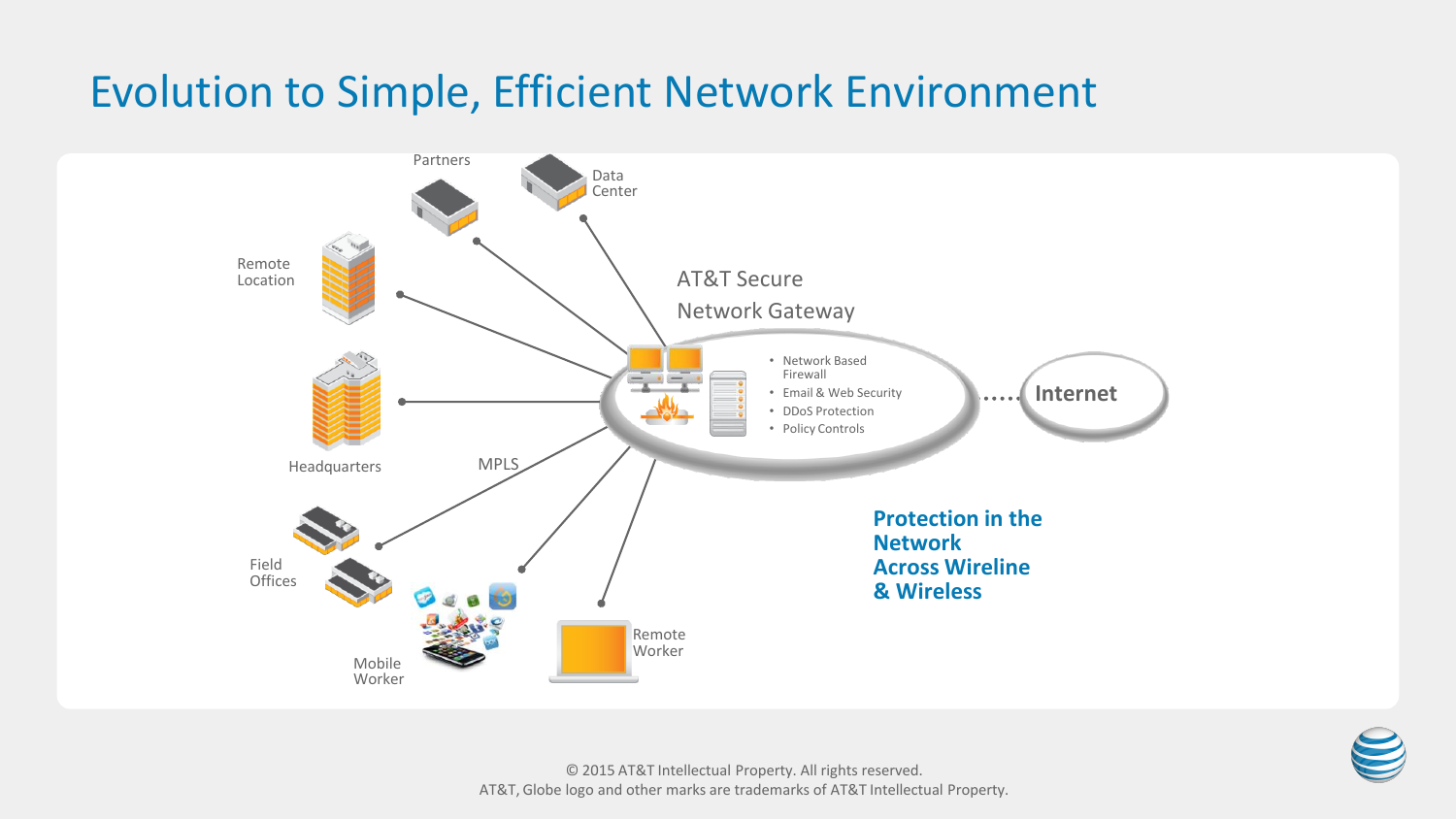Public private partnerships are the foundation for pubic policy addressing for cybersecurity

"Public-private partnerships have fostered information sharing and served as a foundation for U.S. critical infrastructure protection and cybersecurity policy for over a decade. During that time, the Federal government and the private sector have engaged in a number of forums on cybersecurity and information and communications infrastructure issues."

- The White House Cyberspace Policy Review

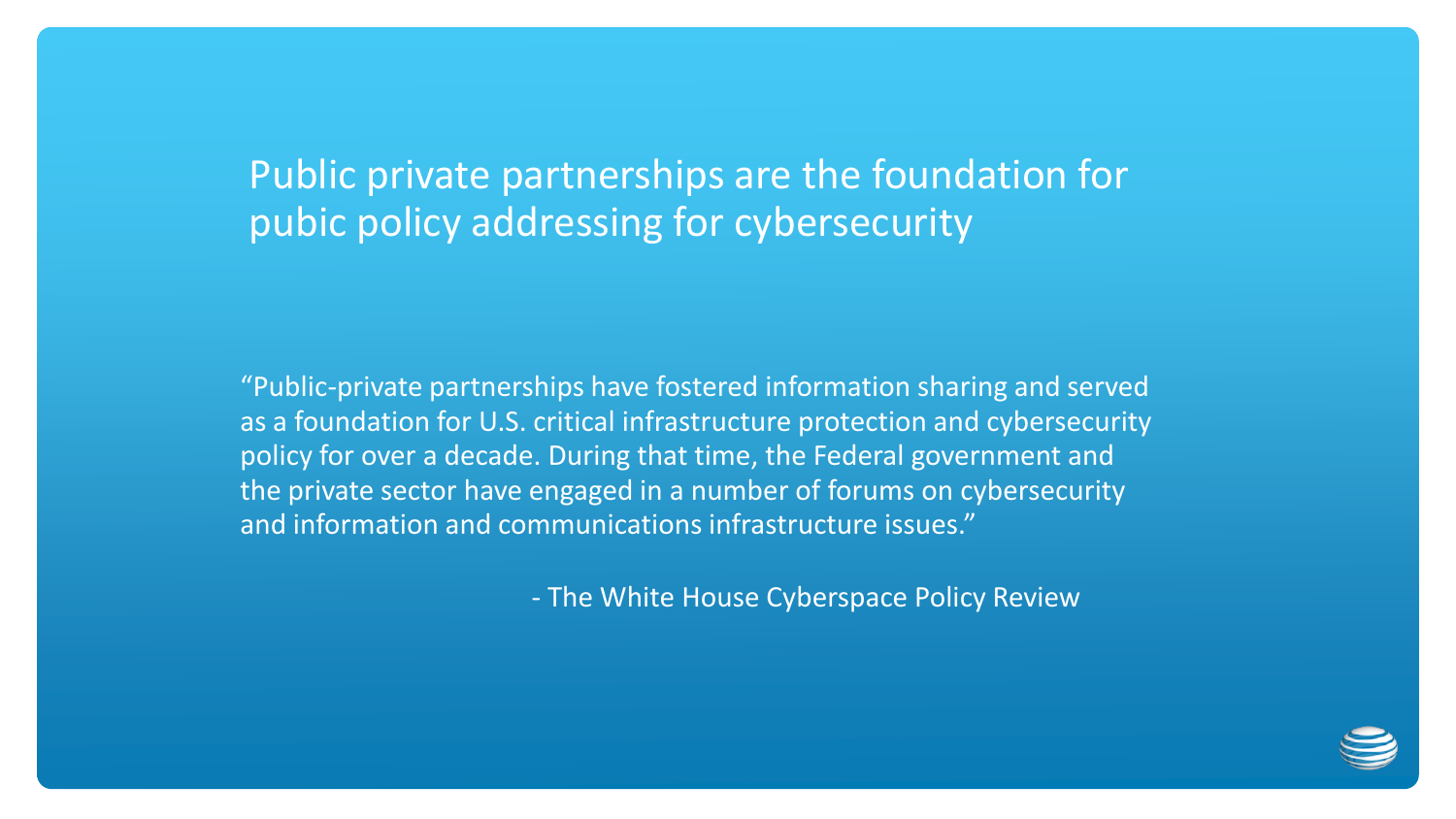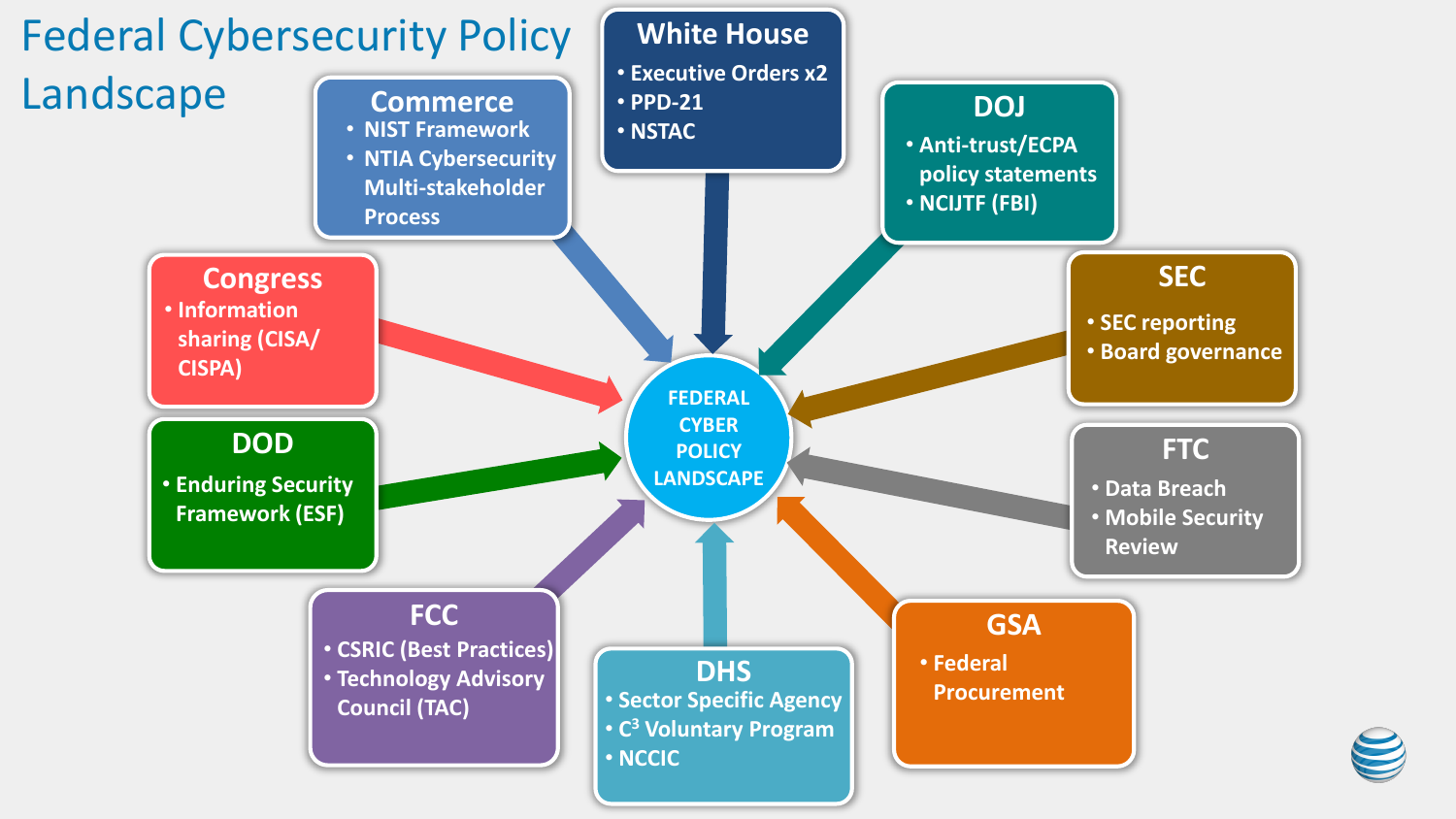# Communications sector partnership w/ government



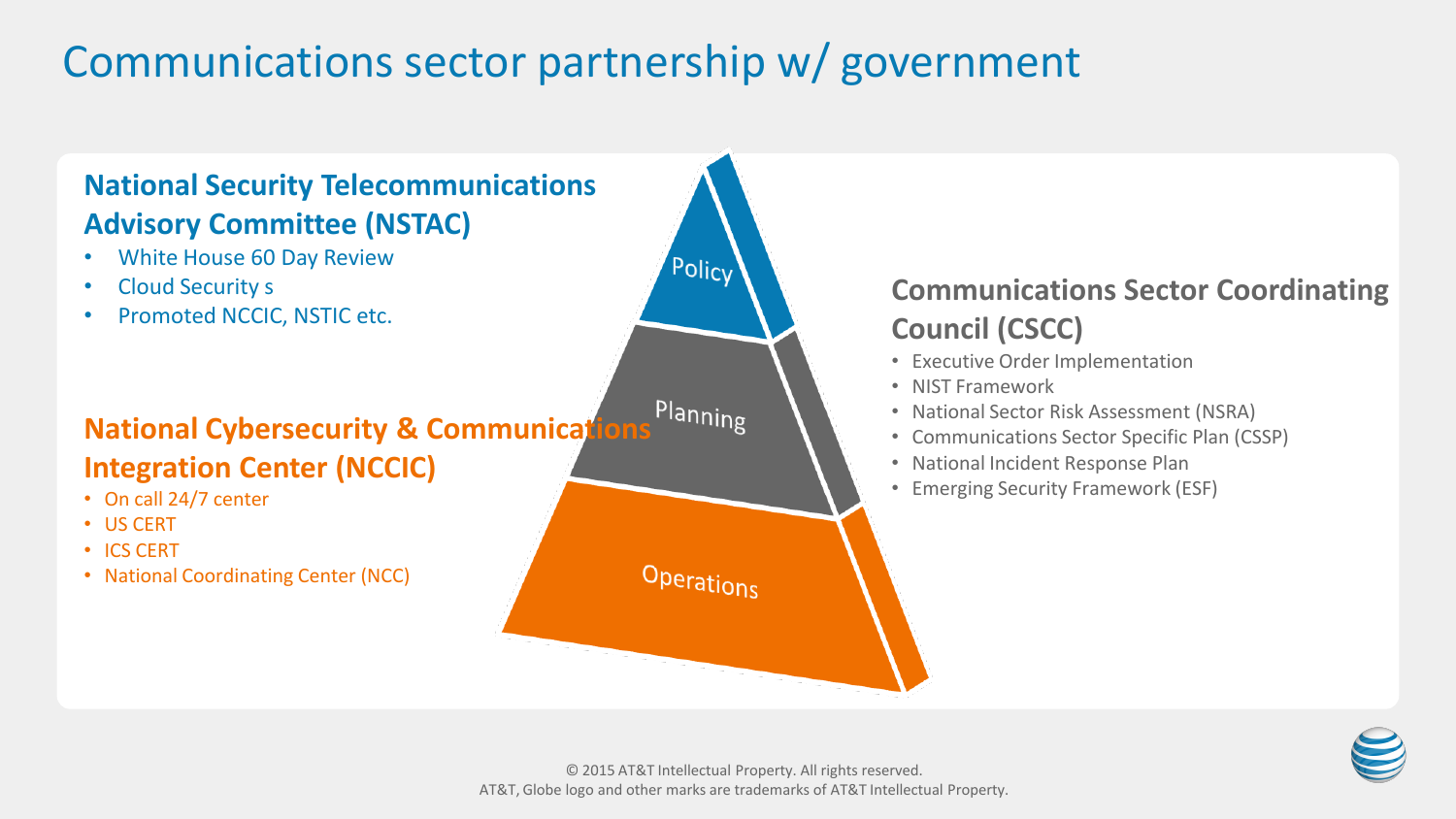## Policy considerations for state governments

- Partner with private sector/Federal agencies to protect critical infrastructure by leveraging work that is being done in being done in various federal, regional, state and local venues (e.g., MS-ISAC; State, Local and Tribal Coordinating Council; National Level Exercise)
- Raise awareness across state/local government and coordinate response in event of a major cyber incident; e.g., eSecure Your eCity in San Diego, Michigan Cybersecurity Program etc.
- Preserve private sector incentives for investment, innovation; and flexibility to respond to threats. There is no one-sized fits all solution to cybersecurity.
- Enhance awareness and education support the National Cybersecurity Awareness Campaign, STOP THINK CONNECT, build computer security and digital citizenship into classroom curriculum, increase importance of secure software design at University level.
- Increase support for law enforcement in pursuing cyber criminals
- Lead by Example deploy cyber security solutions across state government systems